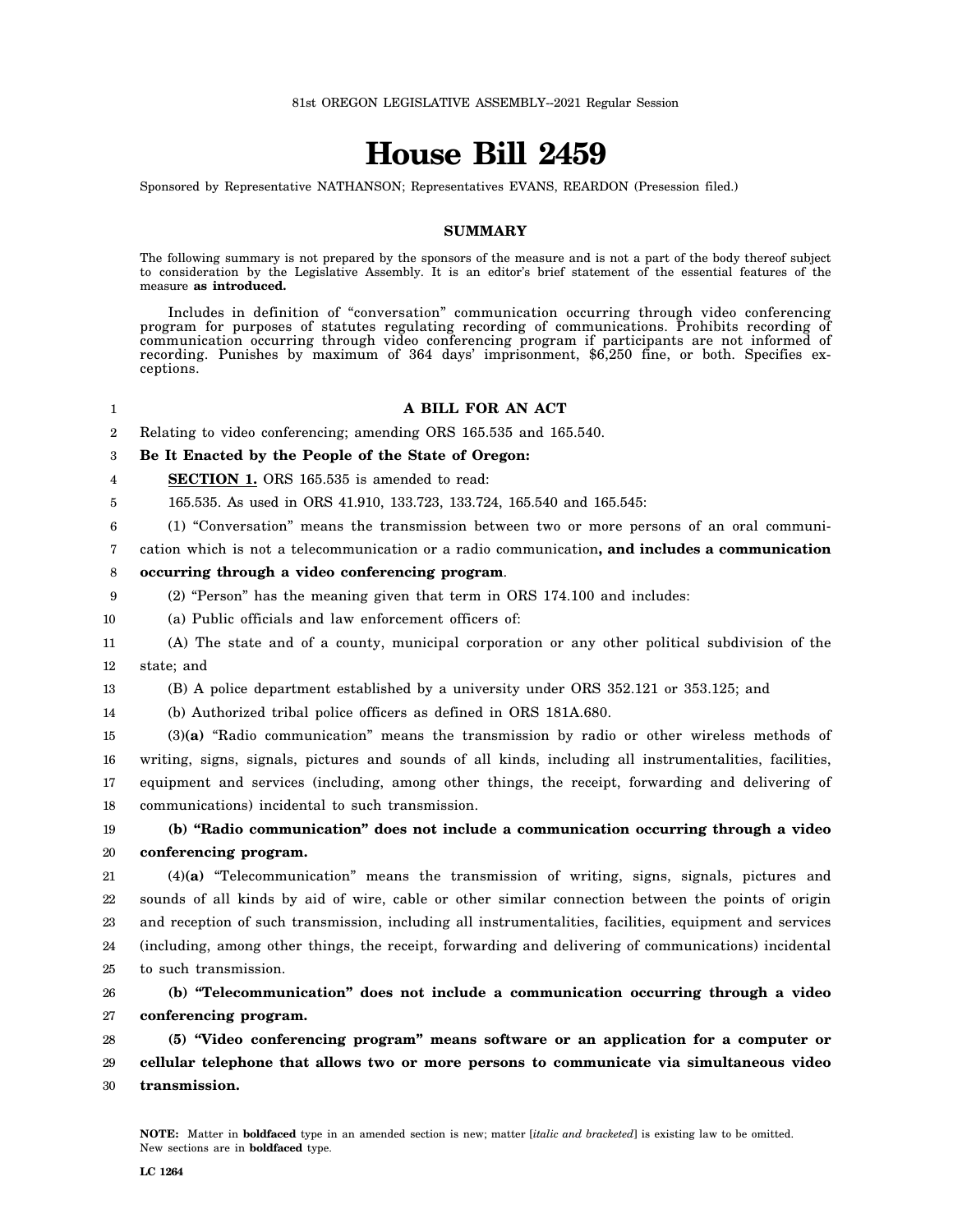# HB 2459

1 **SECTION 2.** ORS 165.540 is amended to read:

20

2 3 165.540. (1) Except as otherwise provided in ORS 133.724 or 133.726 or subsections (2) to (7) of this section, a person may not:

4 5 6 7 (a) Obtain or attempt to obtain the whole or any part of a telecommunication or a radio communication to which the person is not a participant, by means of any device, contrivance, machine or apparatus, whether electrical, mechanical, manual or otherwise, unless consent is given by at least one participant.

8 9 10 11 (b) Tamper with the wires, connections, boxes, fuses, circuits, lines or any other equipment or facilities of a telecommunication or radio communication company over which messages are transmitted, with the intent to obtain unlawfully the contents of a telecommunication or radio communication to which the person is not a participant.

12 13 14 (c) Obtain or attempt to obtain the whole or any part of a conversation by means of any device, contrivance, machine or apparatus, whether electrical, mechanical, manual or otherwise, if not all participants in the conversation are specifically informed that their conversation is being obtained.

15 16 17 (d) Obtain the whole or any part of a conversation, telecommunication or radio communication from any person, while knowing or having good reason to believe that the conversation, telecommunication or radio communication was initially obtained in a manner prohibited by this section.

18 19 (e) Use or attempt to use, or divulge to others, any conversation, telecommunication or radio communication obtained by any means prohibited by this section.

 $(2)(a)$  The prohibitions in subsection  $(1)(a)$ ,  $(b)$  and  $(c)$  of this section do not apply to:

21 22 23 24 (A) Officers, employees or agents of a telecommunication or radio communication company who perform the acts prohibited by subsection  $(1)(a)$ ,  $(b)$  and  $(c)$  of this section for the purpose of construction, maintenance or conducting of their telecommunication or radio communication service, facilities or equipment.

25 26 27 (B) Public officials in charge of and at jails, police premises, sheriffs' offices, Department of Corrections institutions and other penal or correctional institutions, except as to communications or conversations between an attorney and the client of the attorney.

28 29 30 31 (b) Officers, employees or agents of a telecommunication or radio communication company who obtain information under paragraph (a) of this subsection may not use or attempt to use, or divulge to others, the information except for the purpose of construction, maintenance, or conducting of their telecommunication or radio communication service, facilities or equipment.

32 33 34 (3) The prohibitions in subsection (1)(a), (b) or (c) of this section do not apply to subscribers or members of their family who perform the acts prohibited in subsection (1) of this section in their homes.

35 36 (4) The prohibitions in subsection (1)(a) of this section do not apply to the receiving or obtaining of the contents of any radio or television broadcast transmitted for the use of the general public.

37 (5) The prohibitions in subsection  $(1)(c)$  of this section do not apply to:

38 (a) A person who records a conversation during a felony that endangers human life;

39 (b) A person who records a conversation in which a law enforcement officer is a participant, if:

40 (A) The recording is made while the officer is performing official duties;

41 (B) The recording is made openly and in plain view of the participants in the conversation;

42 (C) The conversation being recorded is audible to the person by normal unaided hearing; and

43 (D) The person is in a place where the person lawfully may be;

44 45 (c)(A) A person who, pursuant to ORS 133.400, records an interview conducted by a peace officer in a law enforcement facility; or